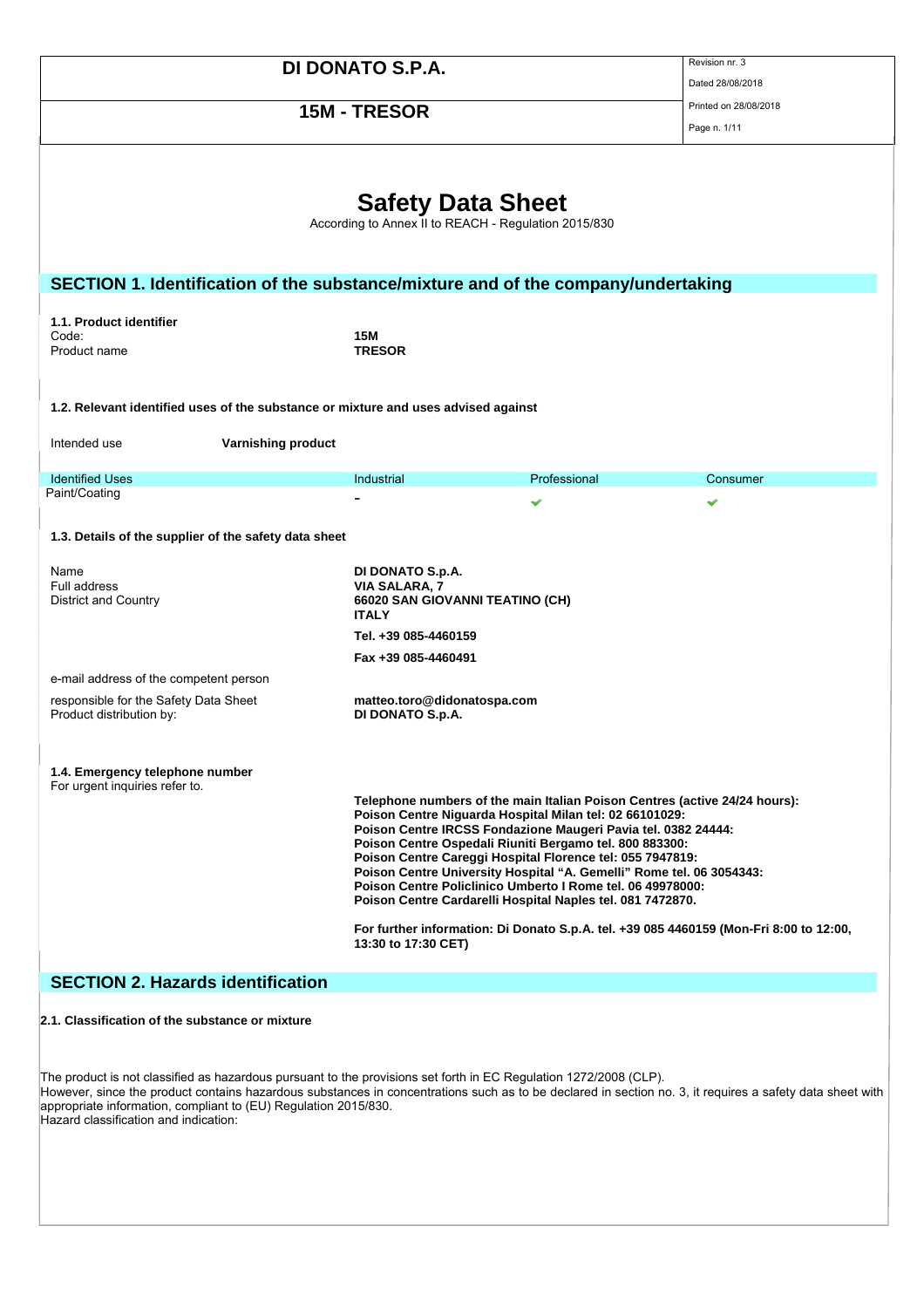# **DI DONATO S.P.A.** Revision nr. 3

**15M - TRESOR** Printed on 28/08/2018

Page n. 2/11

Dated 28/08/2018

## **2.2. Label elements**

| Hazard labelling pursuant to EC Regulation 1272/2008 (CLP) and subsequent amendments and supplements.                                                                                                                             |        |  |
|-----------------------------------------------------------------------------------------------------------------------------------------------------------------------------------------------------------------------------------|--------|--|
|                                                                                                                                                                                                                                   |        |  |
|                                                                                                                                                                                                                                   |        |  |
|                                                                                                                                                                                                                                   |        |  |
| Safety data sheet available on request.<br>ContainsREACTION MASS OF: 5-CHLORO-2-METHYL-4-ISOTHIAZOLIN-3-ONE [EC NO. 247-500-7] AND 2-METHYL-<br>2H-ISOTHIAZOL-3-ONE [EC NO. 220-239-6] (3:1)<br>May produce an allergic reaction. |        |  |
|                                                                                                                                                                                                                                   |        |  |
|                                                                                                                                                                                                                                   |        |  |
|                                                                                                                                                                                                                                   |        |  |
|                                                                                                                                                                                                                                   |        |  |
| VOC given in g/litre of product in a ready-to-use condition :                                                                                                                                                                     | 20,00  |  |
|                                                                                                                                                                                                                                   | 200,00 |  |
|                                                                                                                                                                                                                                   |        |  |
|                                                                                                                                                                                                                                   |        |  |

On the basis of available data, the product does not contain any PBT or vPvB in percentage greater than 0,1%.

## **SECTION 3. Composition/information on ingredients**

### **3.1. Substances**

Information not relevant

**3.2. Mixtures**

Contains:

| <b>Identification</b>                                                                                                                                       | $x =$ Conc. %                     | Classification 1272/2008 (CLP)                                                                                                                                                      |
|-------------------------------------------------------------------------------------------------------------------------------------------------------------|-----------------------------------|-------------------------------------------------------------------------------------------------------------------------------------------------------------------------------------|
| <b>REACTION MASS OF: 5-CHLORO-</b><br>2-METHYL-4-ISOTHIAZOLIN-3-ONE<br>[EC NO. 247-500-7] AND 2-<br>METHYL-2H -ISOTHIAZOL-3-ONE<br>[EC NO. 220-239-6] (3:1) |                                   |                                                                                                                                                                                     |
| CAS 55965-84-9                                                                                                                                              | $0.00015 \leq x \leq$<br>0.001499 | Acute Tox. 2 H330, Acute Tox. 3 H301, Acute Tox. 3 H311, Skin Corr. 1B<br>H314, Eye Dam. 1 H318, Skin Sens. 1 H317, Aquatic Acute 1 H400 M=1.<br>Aquatic Chronic 1 H410 M=1, EUH208 |
| $EC -$                                                                                                                                                      |                                   |                                                                                                                                                                                     |
| INDEX 613-167-00-5                                                                                                                                          |                                   |                                                                                                                                                                                     |

The full wording of hazard (H) phrases is given in section 16 of the sheet.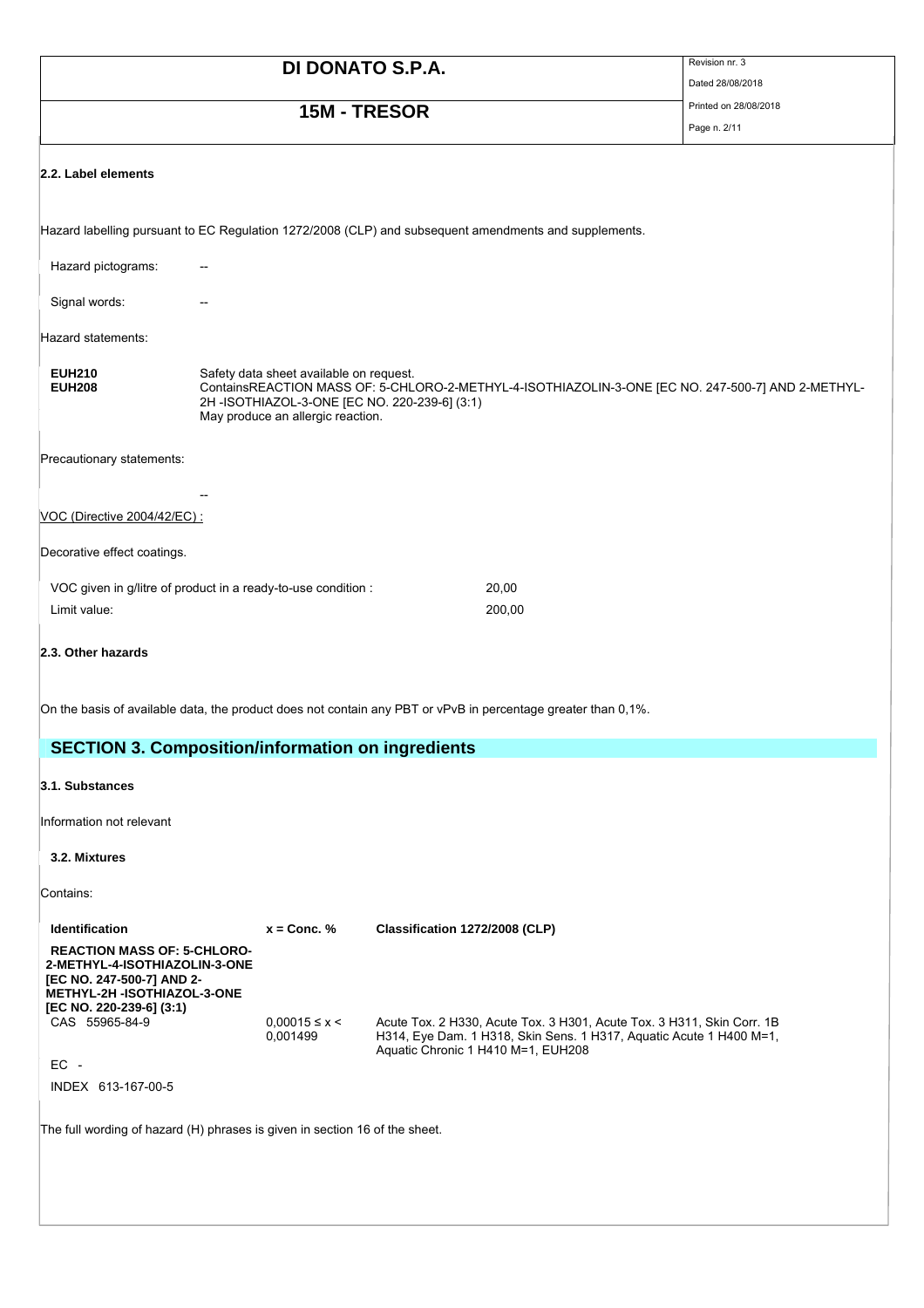**15M - TRESOR** Printed on 28/08/2018

Dated 28/08/2018

## Page n. 3/11

## **SECTION 4. First aid measures**

### **4.1. Description of first aid measures**

EYES: Remove contact lenses, if present. Wash immediately with plenty of water for at least 15 minutes, opening the eyelids fully. If problem persists, seek medical advice.

SKIN: Remove contaminated clothing. Rinse skin with a shower immediately. Get medical advice/attention immediately. Wash contaminated clothing before using it again.

INHALATION: Remove to open air. If the subject stops breathing, administer artificial respiration. Get medical advice/attention immediately. INGESTION: Get medical advice/attention immediately. Do not induce vomiting. Do not administer anything not explicitly authorised by a doctor.

### **4.2. Most important symptoms and effects, both acute and delayed**

Specific information on symptoms and effects caused by the product are unknown.

### **4.3. Indication of any immediate medical attention and special treatment needed**

Information not available

## **SECTION 5. Firefighting measures**

### **5.1. Extinguishing media**

SUITABLE EXTINGUISHING EQUIPMENT The extinguishing equipment should be of the conventional kind: carbon dioxide, foam, powder and water spray. UNSUITABLE EXTINGUISHING EQUIPMENT None in particular.

### **5.2. Special hazards arising from the substance or mixture**

HAZARDS CAUSED BY EXPOSURE IN THE EVENT OF FIRE Do not breathe combustion products.

### **5.3. Advice for firefighters**

GENERAL INFORMATION

Use jets of water to cool the containers to prevent product decomposition and the development of substances potentially hazardous for health. Always wear full fire prevention gear. Collect extinguishing water to prevent it from draining into the sewer system. Dispose of contaminated water used for extinction and the remains of the fire according to applicable regulations.

SPECIAL PROTECTIVE EQUIPMENT FOR FIRE-FIGHTERS

Normal fire fighting clothing i.e. fire kit (BS EN 469), gloves (BS EN 659) and boots (HO specification A29 and A30) in combination with self-contained open circuit positive pressure compressed air breathing apparatus (BS EN 137).

### **SECTION 6. Accidental release measures**

### **6.1. Personal precautions, protective equipment and emergency procedures**

Block the leakage if there is no hazard.

Wear suitable protective equipment (including personal protective equipment referred to under Section 8 of the safety data sheet) to prevent any contamination of skin, eyes and personal clothing. These indications apply for both processing staff and those involved in emergency procedures.

### **6.2. Environmental precautions**

The product must not penetrate into the sewer system or come into contact with surface water or ground water.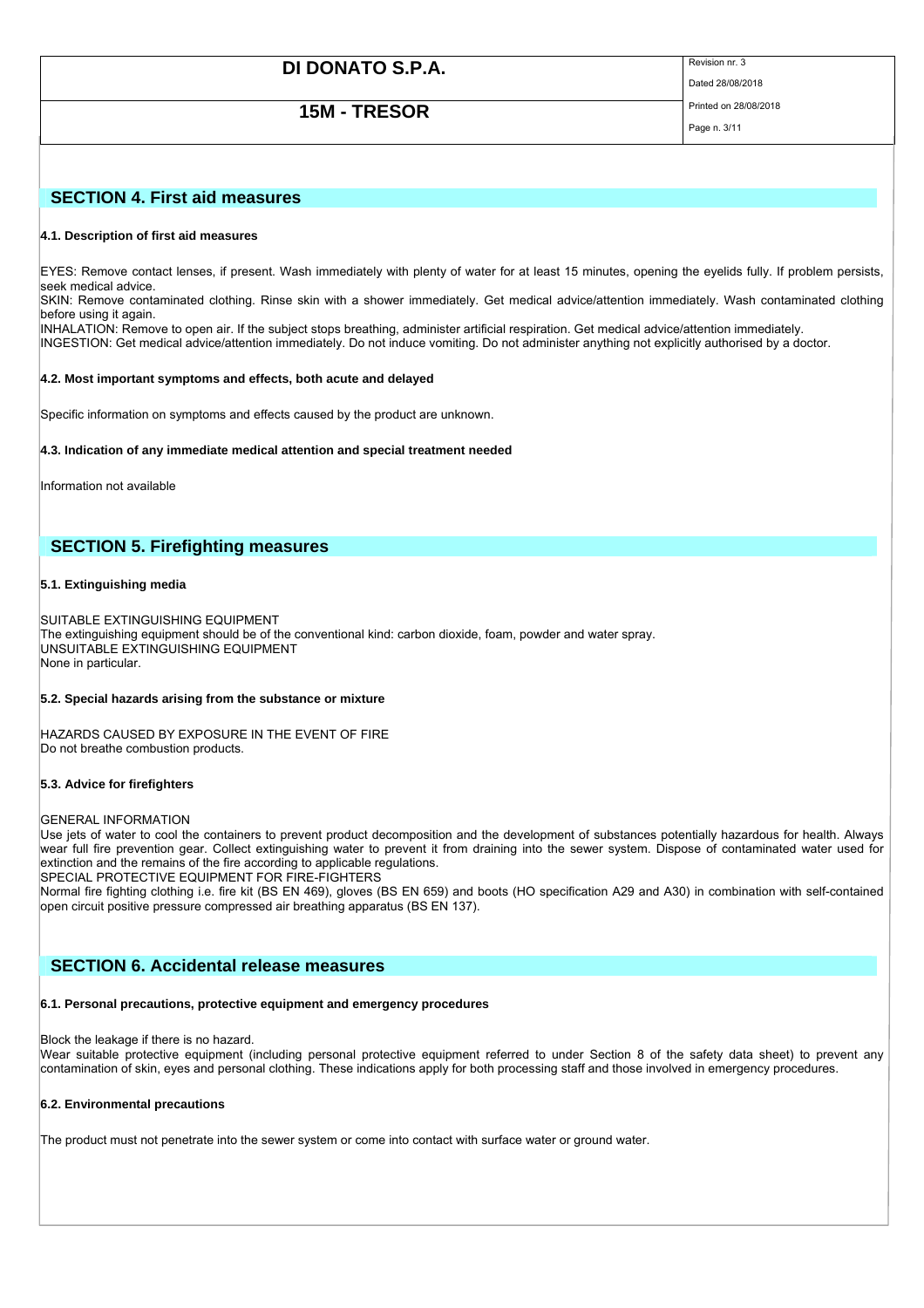## **15M - TRESOR** Printed on 28/08/2018

Dated 28/08/2018

## Page n. 4/11

### **6.3. Methods and material for containment and cleaning up**

Collect the leaked product into a suitable container. Evaluate the compatibility of the container to be used, by checking section 10. Absorb the remainder with inert absorbent material.

Make sure the leakage site is well aired. Contaminated material should be disposed of in compliance with the provisions set forth in point 13.

### **6.4. Reference to other sections**

Any information on personal protection and disposal is given in sections 8 and 13.

## **SECTION 7. Handling and storage**

### **7.1. Precautions for safe handling**

Keep away from heat, sparks and naked flames; do not smoke or use matches or lighters. Without adequate ventilation, vapours may accumulate at ground level and, if ignited, catch fire even at a distance, with the danger of backfire. Avoid bunching of electrostatic charges. Do not eat, drink or smoke during use. Remove any contaminated clothes and personal protective equipment before entering places in which people eat. Avoid leakage of the product into the environment.

### **7.2. Conditions for safe storage, including any incompatibilities**

Store only in the original container. Store in a well ventilated place, keep far away from sources of heat, naked flames and sparks and other sources of ignition. Keep containers away from any incompatible materials, see section 10 for details.

### **7.3. Specific end use(s)**

Information not available

### **SECTION 8. Exposure controls/personal protection**

### **8.1. Control parameters**

Information not available

### **8.2. Exposure controls**

As the use of adequate technical equipment must always take priority over personal protective equipment, make sure that the workplace is well aired through effective local aspiration.

When choosing personal protective equipment, ask your chemical substance supplier for advice.

Personal protective equipment must be CE marked, showing that it complies with applicable standards.

### HAND PROTECTION

Protect hands with category III work gloves (see standard EN 374).

The following should be considered when choosing work glove material: compatibility, degradation, failure time and permeability.

The work gloves' resistance to chemical agents should be checked before use, as it can be unpredictable. The gloves' wear time depends on the duration and type of use.

### SKIN PROTECTION

Wear category I professional long-sleeved overalls and safety footwear (see Directive 89/686/EEC and standard EN ISO 20344). Wash body with soap and water after removing protective clothing.

EYE PROTECTION Wear airtight protective goggles (see standard EN 166).

RESPIRATORY PROTECTION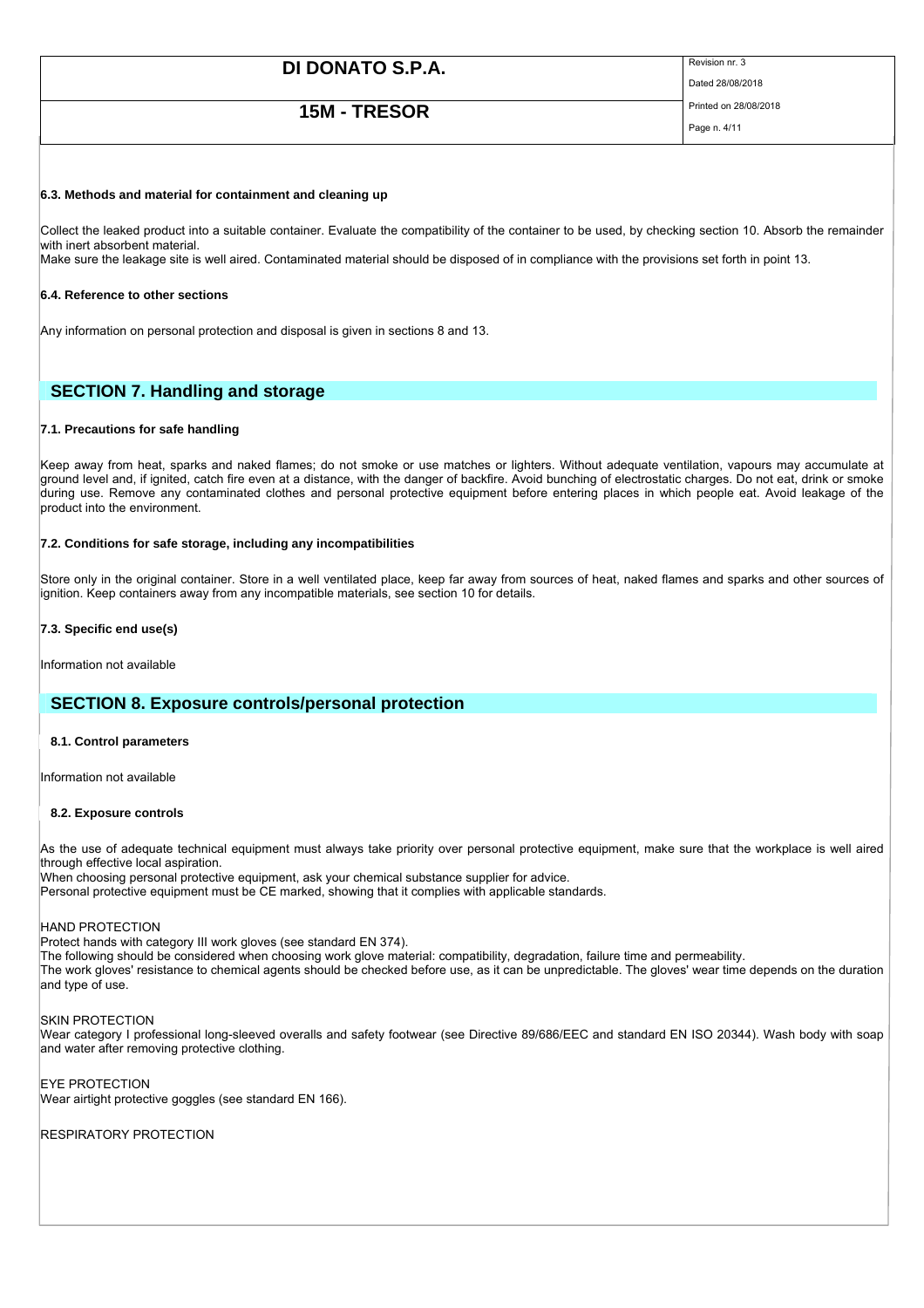Dated 28/08/2018

## **15M - TRESOR** Printed on 28/08/2018

Page n. 5/11

If the threshold value (e.g. TLV-TWA) is exceeded for the substance or one of the substances present in the product, use a mask with a type B filter whose class (1, 2 or 3) must be chosen according to the limit of use concentration. (see standard EN 14387). In the presence of gases or vapours of various kinds and/or gases or vapours containing particulate (aerosol sprays, fumes, mists, etc.) combined filters are required.

Respiratory protection devices must be used if the technical measures adopted are not suitable for restricting the worker's exposure to the threshold values considered. The protection provided by masks is in any case limited.

If the substance considered is odourless or its olfactory threshold is higher than the corresponding TLV-TWA and in the case of an emergency, wear open-circuit compressed air breathing apparatus (in compliance with standard EN 137) or external air-intake breathing apparatus (in compliance with standard EN 138). For a correct choice of respiratory protection device, see standard EN 529.

### ENVIRONMENTAL EXPOSURE CONTROLS

The emissions generated by manufacturing processes, including those generated by ventilation equipment, should be checked to ensure compliance with environmental standards.

### **SECTION 9. Physical and chemical properties**

### **9.1. Information on basic physical and chemical properties**

| Appearance                             | liquid                        |
|----------------------------------------|-------------------------------|
| Colour                                 | according to range of colours |
| Odour                                  | debole                        |
| Odour threshold                        | Not available                 |
| рH                                     | 8 - 9.5                       |
| Melting point / freezing point         | Not available                 |
| Initial boiling point                  | 100 °C (H <sub>2</sub> O)     |
| Boiling range                          | Not available                 |
| Flash point                            | > 93 °C                       |
| <b>Evaporation Rate</b>                | Not available                 |
| Flammability of solids and gases       | Not available                 |
| Lower inflammability limit             | Not available                 |
| Upper inflammability limit             | Not available                 |
| Lower explosive limit                  | Not available                 |
| Upper explosive limit                  | Not available                 |
| Vapour pressure                        | Not available                 |
| Vapour density                         | Not available                 |
| Relative density                       | 1,04 kg/lt                    |
| Solubility                             | miscible in water -           |
| Partition coefficient: n-octanol/water | Not available                 |
| Auto-ignition temperature              | Not available                 |
| Decomposition temperature              | Not available                 |
| Viscosity                              | Not available                 |
| <b>Explosive properties</b>            | Not available                 |
| Oxidising properties                   | Not available                 |
| 9.2. Other information                 |                               |
| VOC (Directive 2004/42/EC) :           | Not available                 |
| VOC (volatile carbon) :                | Not available                 |

### **SECTION 10. Stability and reactivity**

### **10.1. Reactivity**

There are no particular risks of reaction with other substances in normal conditions of use.

### **10.2. Chemical stability**

The product is stable in normal conditions of use and storage.

### **10.3. Possibility of hazardous reactions**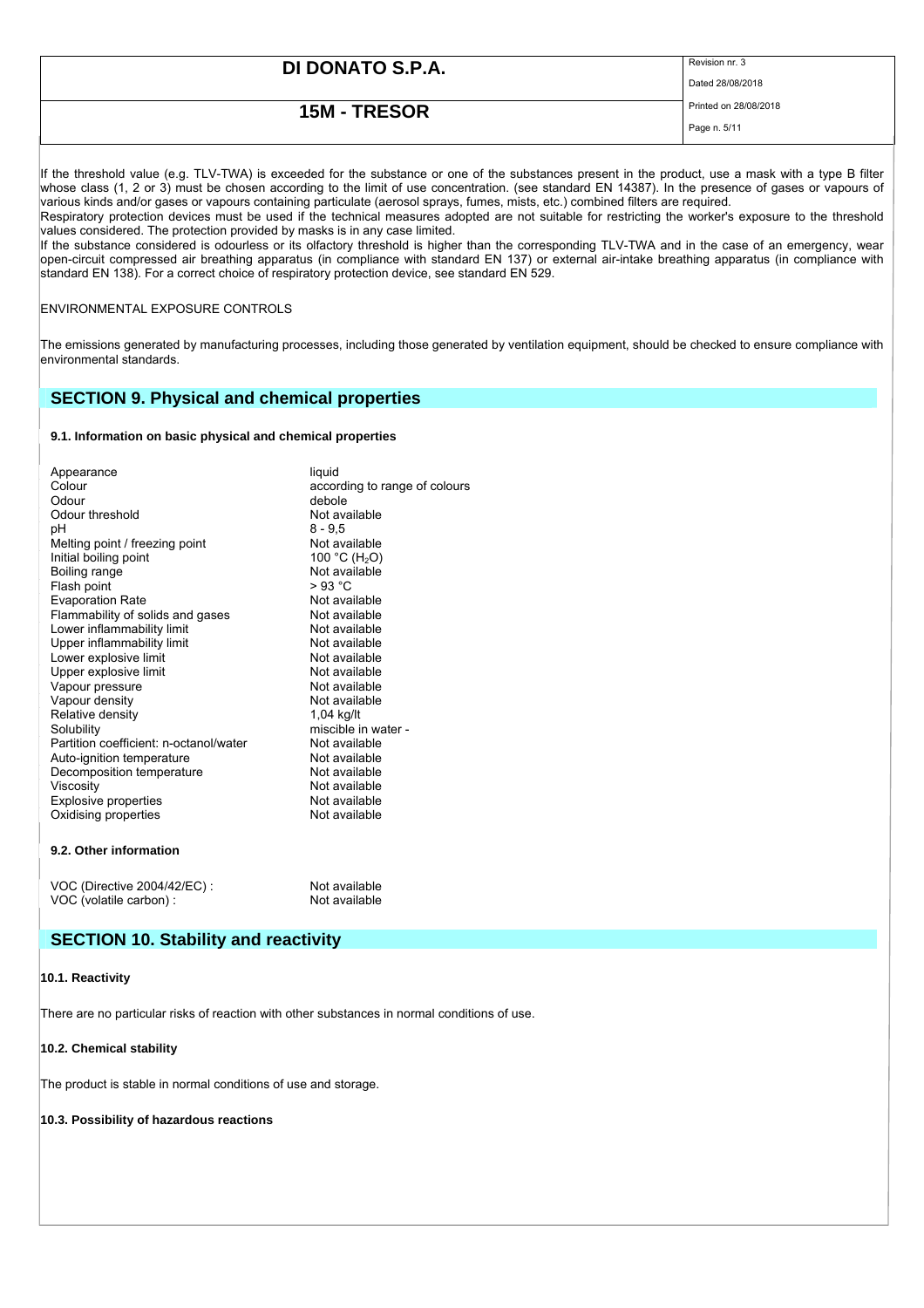## **15M - TRESOR** Printed on 28/08/2018

Dated 28/08/2018

Page n. 6/11

No hazardous reactions are foreseeable in normal conditions of use and storage.

### **10.4. Conditions to avoid**

None in particular. However the usual precautions used for chemical products should be respected.

### **10.5. Incompatible materials**

Information not available

### **10.6. Hazardous decomposition products**

Information not available

## **SECTION 11. Toxicological information**

In the absence of experimental data for the product itself, health hazards are evaluated according to the properties of the substances it contains, using the criteria specified in the applicable regulation for classification. It is therefore necessary to take into account the concentration of the individual hazardous substances indicated in section 3, to evaluate the toxicological effects of exposure to the product.

### **11.1. Information on toxicological effects**

Metabolism, toxicokinetics, mechanism of action and other information

Information not available

Information on likely routes of exposure

Information not available

Delayed and immediate effects as well as chronic effects from short and long-term exposure

Information not available

Interactive effects

Information not available

**ACUTE TOXICITY** 

LC50 (Inhalation) of the mixture: Not classified (no significant component) LD50 (Oral) of the mixture: Not classified (no significant component) LD50 (Dermal) of the mixture: Not classified (no significant component)

REACTION MASS OF: 5-CHLORO-2-METHYL-4-ISOTHIAZOLIN-3-ONE [EC NO. 247-500-7] AND 2-METHYL-2H -ISOTHIAZOL-3-ONE [EC NO. 220- 239-6] (3:1)

LD50 (Oral) 550 mg/kg Ratto

LC50 (Inhalation) 0,31 mg/l/4h Ratto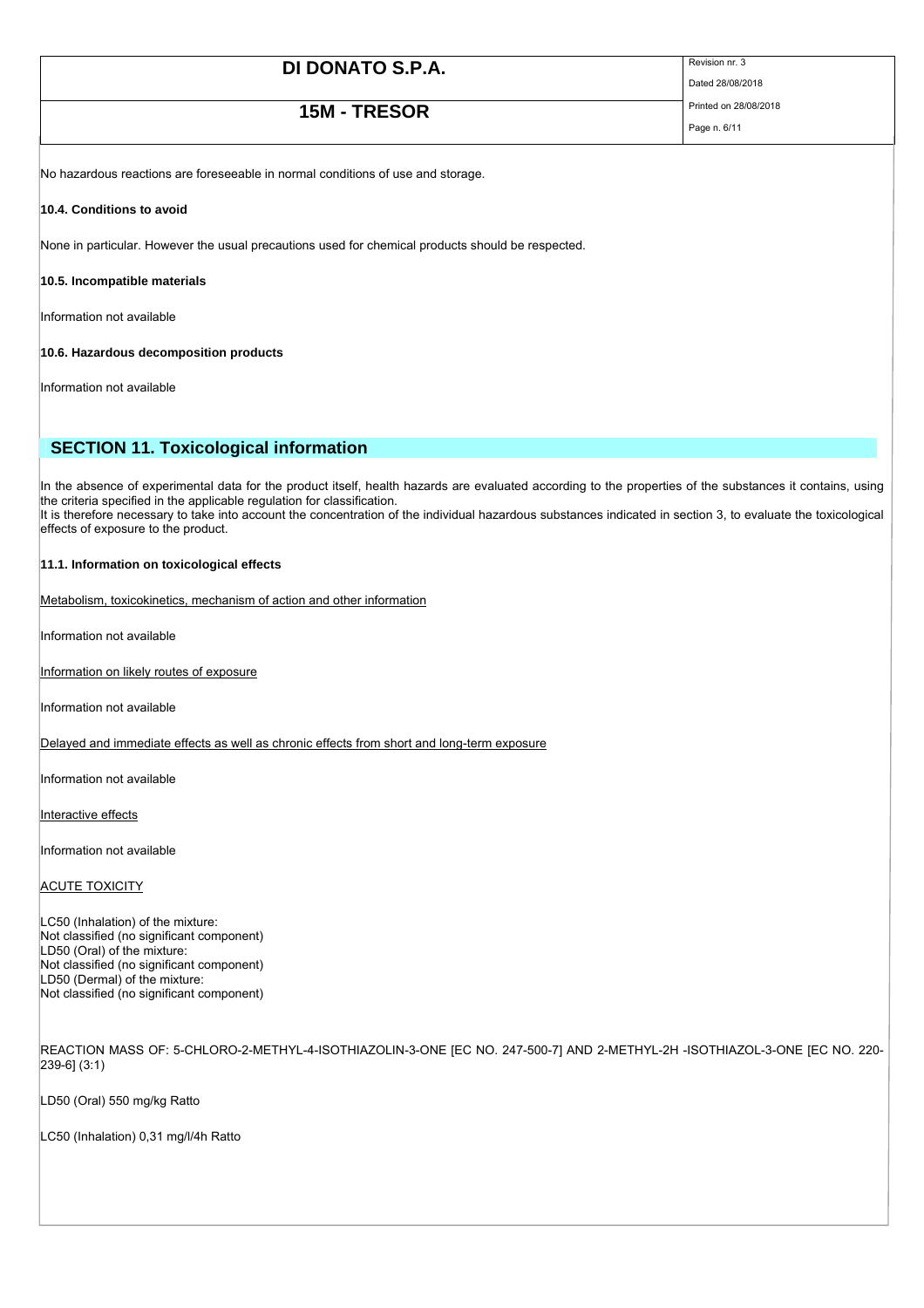## **15M - TRESOR** Printed on 28/08/2018

Dated 28/08/2018

Page n. 7/11

### **SKIN CORROSION / IRRITATION**

Does not meet the classification criteria for this hazard class

### SERIOUS EYE DAMAGE / IRRITATION

Does not meet the classification criteria for this hazard class

### **RESPIRATORY OR SKIN SENSITISATION**

May produce an allergic reaction. Contains:REACTION MASS OF: 5-CHLORO-2-METHYL-4-ISOTHIAZOLIN-3-ONE [EC NO. 247-500-7] AND 2-METHYL-2H -ISOTHIAZOL-3-ONE [EC NO. 220-239-6] (3:1)

### GERM CELL MUTAGENICITY

Does not meet the classification criteria for this hazard class

### **CARCINOGENICITY**

Does not meet the classification criteria for this hazard class

### REPRODUCTIVE TOXICITY

Does not meet the classification criteria for this hazard class

### STOT - SINGLE EXPOSURE

Does not meet the classification criteria for this hazard class

### **STOT - REPEATED EXPOSURE**

Does not meet the classification criteria for this hazard class

### ASPIRATION HAZARD

Does not meet the classification criteria for this hazard class

### **SECTION 12. Ecological information**

No specific data are available for this product. Handle it according to good working practices. Avoid littering. Do not contaminate soil and waterways. Inform the competent authorities, should the product reach waterways or contaminate soil or vegetation. Please take all the proper measures to reduce harmful effects on aquifers.

### **12.1. Toxicity**

REACTION MASS OF: 5-CHLORO-2- METHYL-4-ISOTHIAZOLIN-3-ONE [EC NO. 247-500-7] AND 2-METHYL-2H - ISOTHIAZOL-3-ONE [EC NO. 220-239-6] (3:1)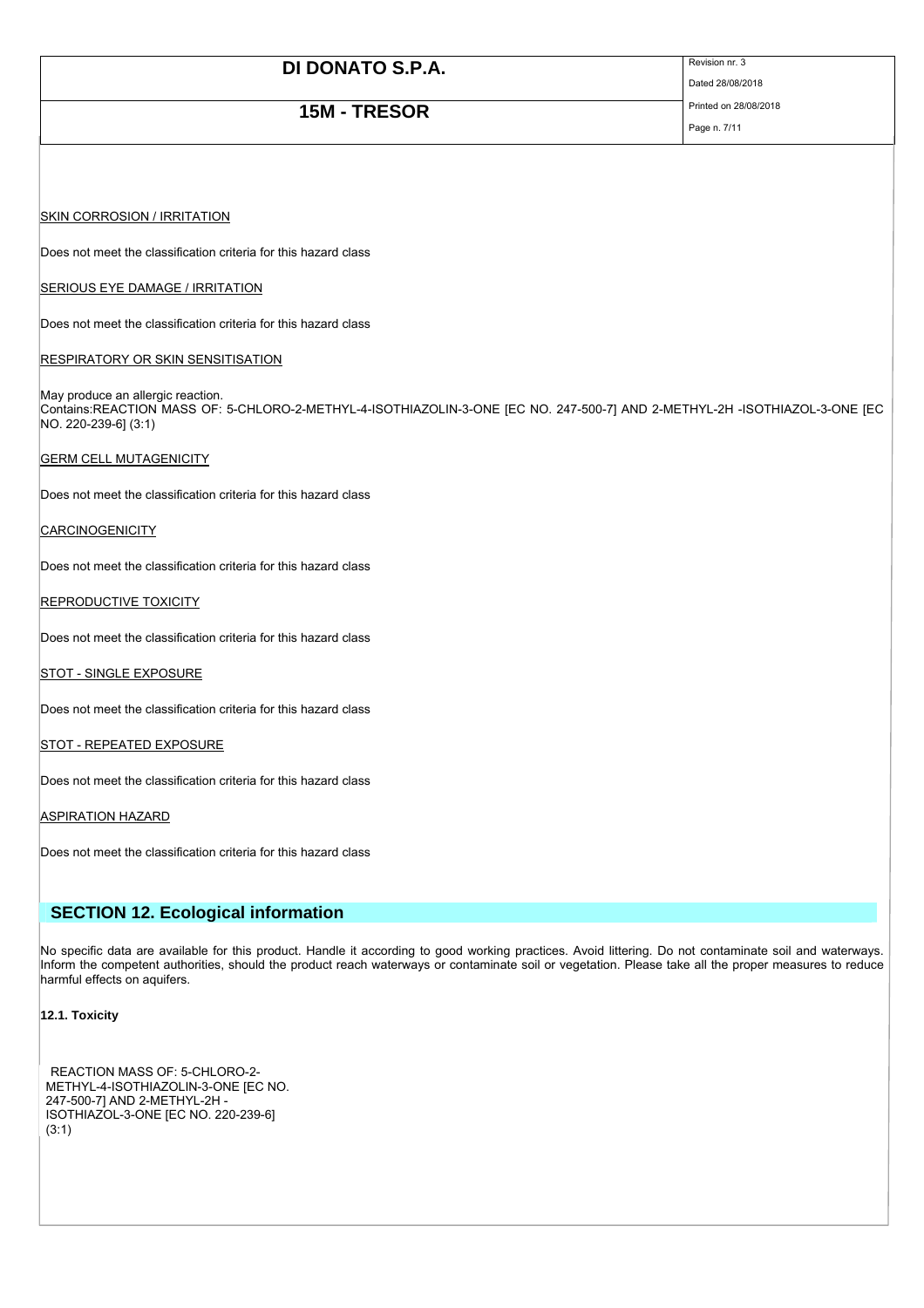## **15M - TRESOR** Printed on 28/08/2018

Dated 28/08/2018

Page n. 8/11

LC50 - for Fish  $\geq 0.58$  mg/l/96h Danio rerio  $EC50 - for Crustacea$   $> 0,16$  mg/l/48h

- 
- EC10 for Algae / Aquatic Plants 0,188 mg/l/72h Pseudokirchneriella subcapitata

### **12.2. Persistence and degradability**

REACTION MASS OF: 5-CHLORO-2- METHYL-4-ISOTHIAZOLIN-3-ONE [EC NO. 247-500-7] AND 2-METHYL-2H - ISOTHIAZOL-3-ONE [EC NO. 220-239-6] (3:1) NOT rapidly degradable

### **12.3. Bioaccumulative potential**

Information not available

#### **12.4. Mobility in soil**

Information not available

### **12.5. Results of PBT and vPvB assessment**

On the basis of available data, the product does not contain any PBT or vPvB in percentage greater than 0,1%.

### **12.6. Other adverse effects**

Information not available

### **SECTION 13. Disposal considerations**

### **13.1. Waste treatment methods**

Reuse, when possible. Neat product residues should be considered special non-hazardous waste. Disposal must be performed through an authorised waste management firm, in compliance with national and local regulations. CONTAMINATED PACKAGING

Contaminated packaging must be recovered or disposed of in compliance with national waste management regulations.

## **SECTION 14. Transport information**

The product is not dangerous under current provisions of the Code of International Carriage of Dangerous Goods by Road (ADR) and by Rail (RID), of the International Maritime Dangerous Goods Code (IMDG), and of the International Air Transport Association (IATA) regulations.

### **14.1. UN number**

Not applicable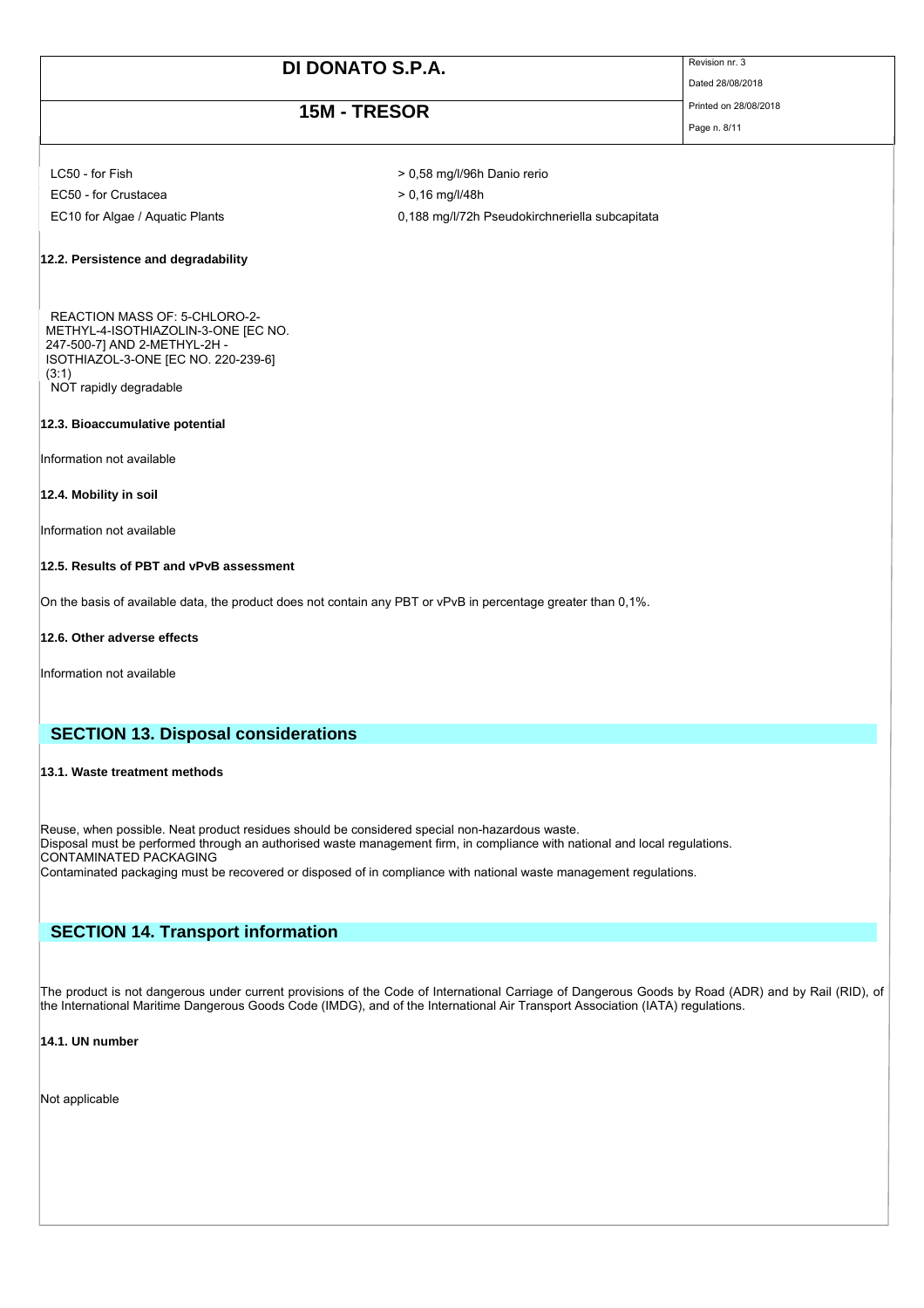**15M - TRESOR** Printed on 28/08/2018

Page n. 9/11

Dated 28/08/2018

### **14.2. UN proper shipping name**

Not applicable

### **14.3. Transport hazard class(es)**

Not applicable

### **14.4. Packing group**

Not applicable

### **14.5. Environmental hazards**

Not applicable

### **14.6. Special precautions for user**

Not applicable

### **14.7. Transport in bulk according to Annex II of Marpol and the IBC Code**

Information not relevant

### **SECTION 15. Regulatory information**

### **15.1. Safety, health and environmental regulations/legislation specific for the substance or mixture**

Seveso Category - Directive 2012/18/EC: None

Restrictions relating to the product or contained substances pursuant to Annex XVII to EC Regulation 1907/2006

None

### Substances in Candidate List (Art. 59 REACH)

On the basis of available data, the product does not contain any SVHC in percentage greater than 0,1%.

Substances subject to authorisation (Annex XIV REACH)

None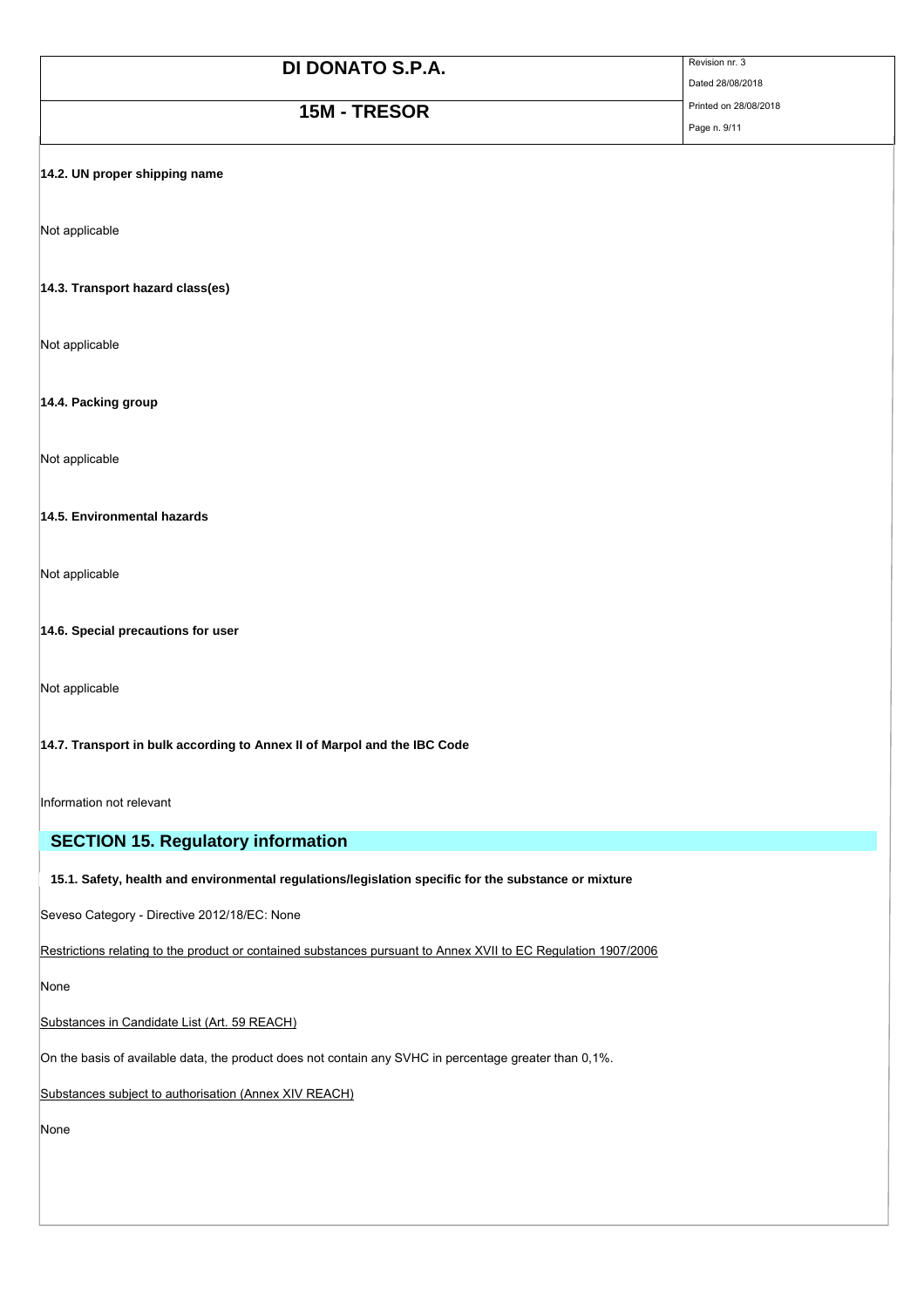# **15M - TRESOR** Printed on 28/08/2018<br>Page n. 10/11

Page n. 10/11

Dated 28/08/2018

Substances subject to exportation reporting pursuant to (EC) Reg. 649/2012:

None

Substances subject to the Rotterdam Convention:

None

Substances subject to the Stockholm Convention:

None

Healthcare controls

Information not available

VOC (Directive 2004/42/EC) :

Decorative effect coatings.

### **15.2. Chemical safety assessment**

No chemical safety assessment has been processed for the mixture and the substances it contains.

## **SECTION 16. Other information**

Text of hazard (H) indications mentioned in section 2-3 of the sheet:

| Acute Tox. 2             | Acute toxicity, category 2                                                                  |
|--------------------------|---------------------------------------------------------------------------------------------|
| Acute Tox, 3             | Acute toxicity, category 3                                                                  |
| Skin Corr. 1B            | Skin corrosion, category 1B                                                                 |
| <b>Skin Sens. 1</b>      | Skin sensitization, category 1                                                              |
| <b>Aquatic Acute 1</b>   | Hazardous to the aquatic environment, acute toxicity, category 1                            |
| <b>Aquatic Chronic 1</b> | Hazardous to the aguatic environment, chronic toxicity, category 1                          |
| H330                     | Fatal if inhaled.                                                                           |
| H301                     | Toxic if swallowed.                                                                         |
| H311                     | Toxic in contact with skin.                                                                 |
| H314                     | Causes severe skin burns and eye damage.                                                    |
| H317                     | May cause an allergic skin reaction.                                                        |
| H400                     | Very toxic to aquatic life.                                                                 |
| H410                     | Very toxic to aquatic life with long lasting effects.                                       |
| <b>EUH208</b>            | Contains <name of="" sensitising="" substance="">. May produce an allergic reaction.</name> |
| <b>EUH210</b>            | Safety data sheet available on request.                                                     |

LEGEND:

- ADR: European Agreement concerning the carriage of Dangerous goods by Road

- CAS NUMBER: Chemical Abstract Service Number

- CE50: Effective concentration (required to induce a 50% effect)

- CE NUMBER: Identifier in ESIS (European archive of existing substances)

- CLP: EC Regulation 1272/2008